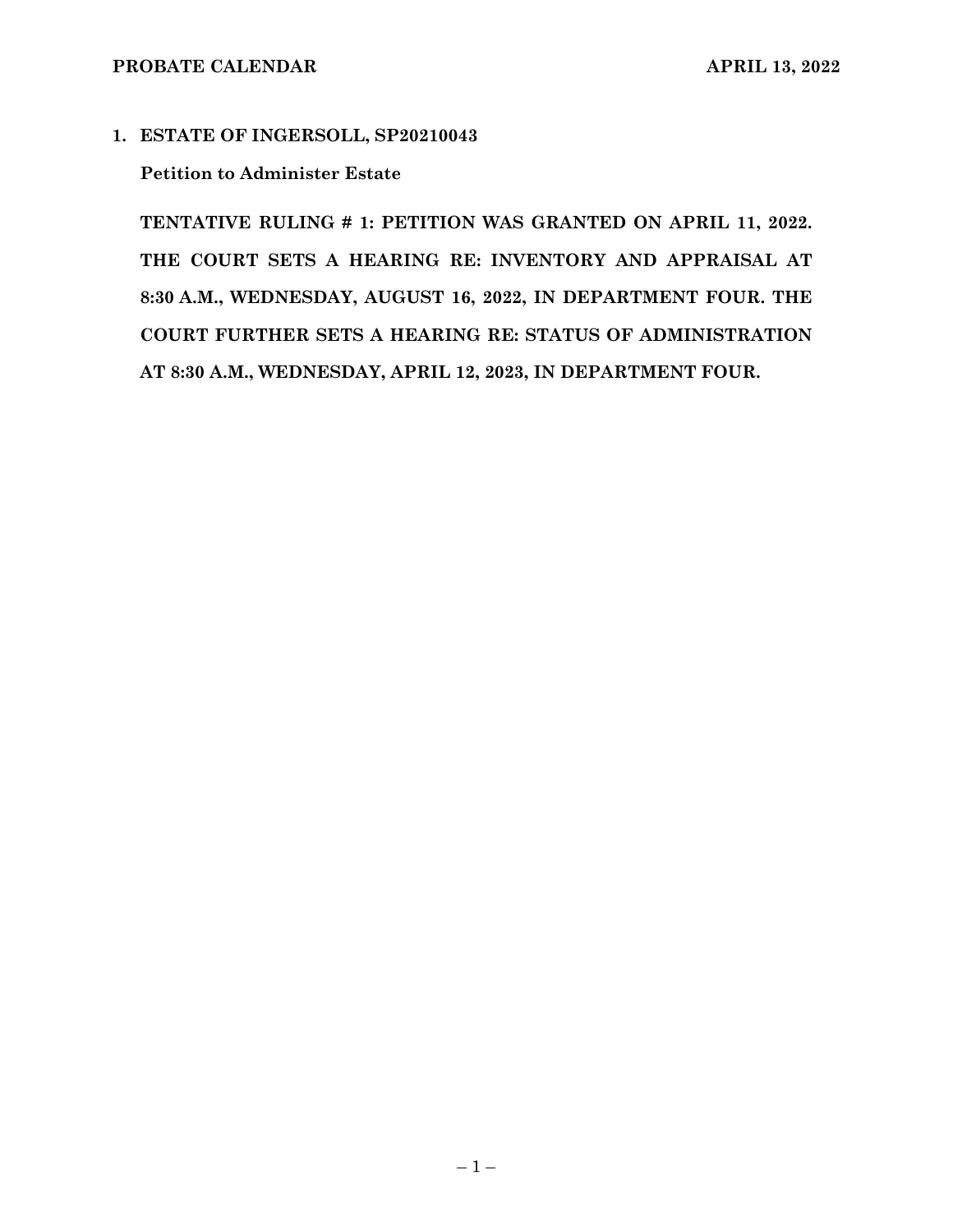# **2. ESTATE OF EISSEL, 22PR0028**

**(1) Petition to Administer Estate**

**(2) Report of Sale and Petition for Order Confirming Sale of Real Property**

**TENTATIVE RULING # 2: PETITION TO ADMINISTER ESTATE IS GRANTED. ABSENT OBJECTION, PETITION FOR ORDER CONFIRMING SALE OF REAL PROPERTY IS GRANTED. THE COURT SETS A HEARING RE: INVENTORY AND APPRAISAL AT 8:30 A.M., WEDNESDAY, AUGUST 16, 2022, IN DEPARTMENT FOUR. THE COURT FURTHER SETS A HEARING RE: STATUS OF ADMINISTRATION AT 8:30 A.M., WEDNESDAY, APRIL 12, 2023, IN DEPARTMENT FOUR.**